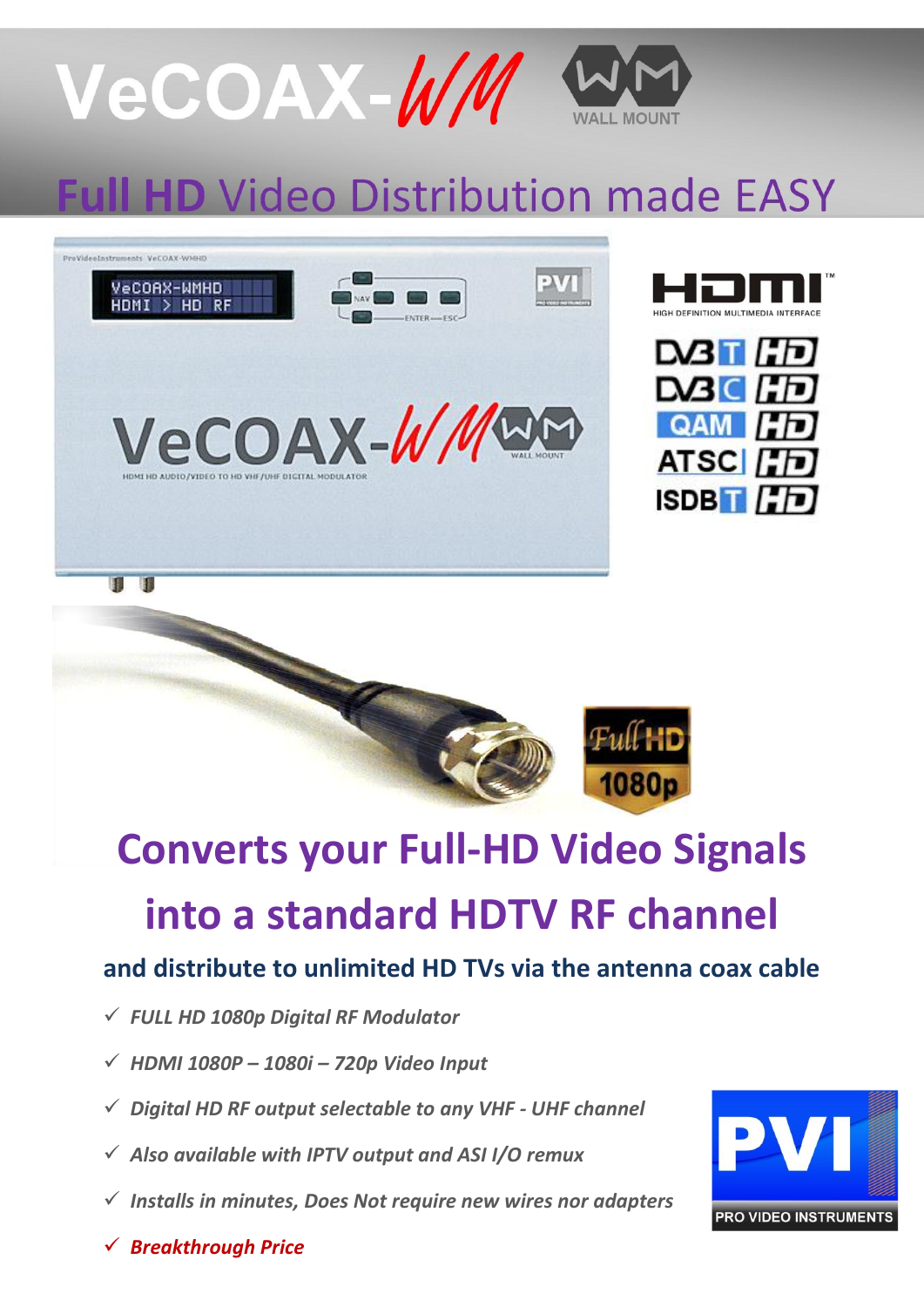## **Your HD Signals Everywhere – Simple & Easy**

Front Panel has different dimensions depending from the purchased model

### Easy 1080p HD Video distribution to unlimited TVs via the Antenna Coax Cable



### **Simple Distribution via the Antenna Cable**

Based on the DVB-T/C Broadcasting technology, the VeCOAX-WM converts your HDMI, DVI Video Signals into a real DVB-T / DVB-C / HD CLEAR QAM / ISDBT / ATSC digital TV frequency you can inject straight to the local antenna wall-mount socket, so all the TVs connected to the same coax cable will receive it as it would be just another standard HDTV program.

#### **HDMI Inputs for the BEST FULL HD PICTURE QUALITY**

VeCOAX-WM does not compromise with your quality of picture, thanks to its broadcast-grade processor that captures and distribute your Full-HD contents with almost no-delay and no flaws, perfect on Sports, High Motion Video, Text Crawls in Digital Signage, and any other content.

#### **Connects to any Video Source**

VeCOAX-WM can be connected to any HDMI or DVI full HD video source, compatible to any Player, Satellite and Cable HDTV set top box, DVI and HDMI computer output, USB Media Player, HD CCTV camera system, Home & Building Automations, and any other similar video device.

HDMI inputs makes this converter suitable for pro applications where perfectness of HD Picture Quality is most wanted.

#### **Simultaneous IP Streaming output**

VeCOAX-WM can be ordered with optional simultaneous IPTV Streaming output to feed any wifi and lan, to PCs, iPADs, iPhones, etc

### **At a Galance**

- **HDMI Full-HD Input for the real perfect picture quality**
- **DVBT/C QAM ATSC ISDBT RF Output**
- **Control via Local Display**
- **Also Remote Control via PC**
- **Cool & Silent operation**
- **Professional Connectors**
- **Perfect and Clean picture on High Motion Video, Sport, Text Crawls, etc.**
- **VHF/UHF world-standards compatible**
- **Mix to existing antenna Channels on the same Coax**
- **Infrared Remote Control Repeater ( option )**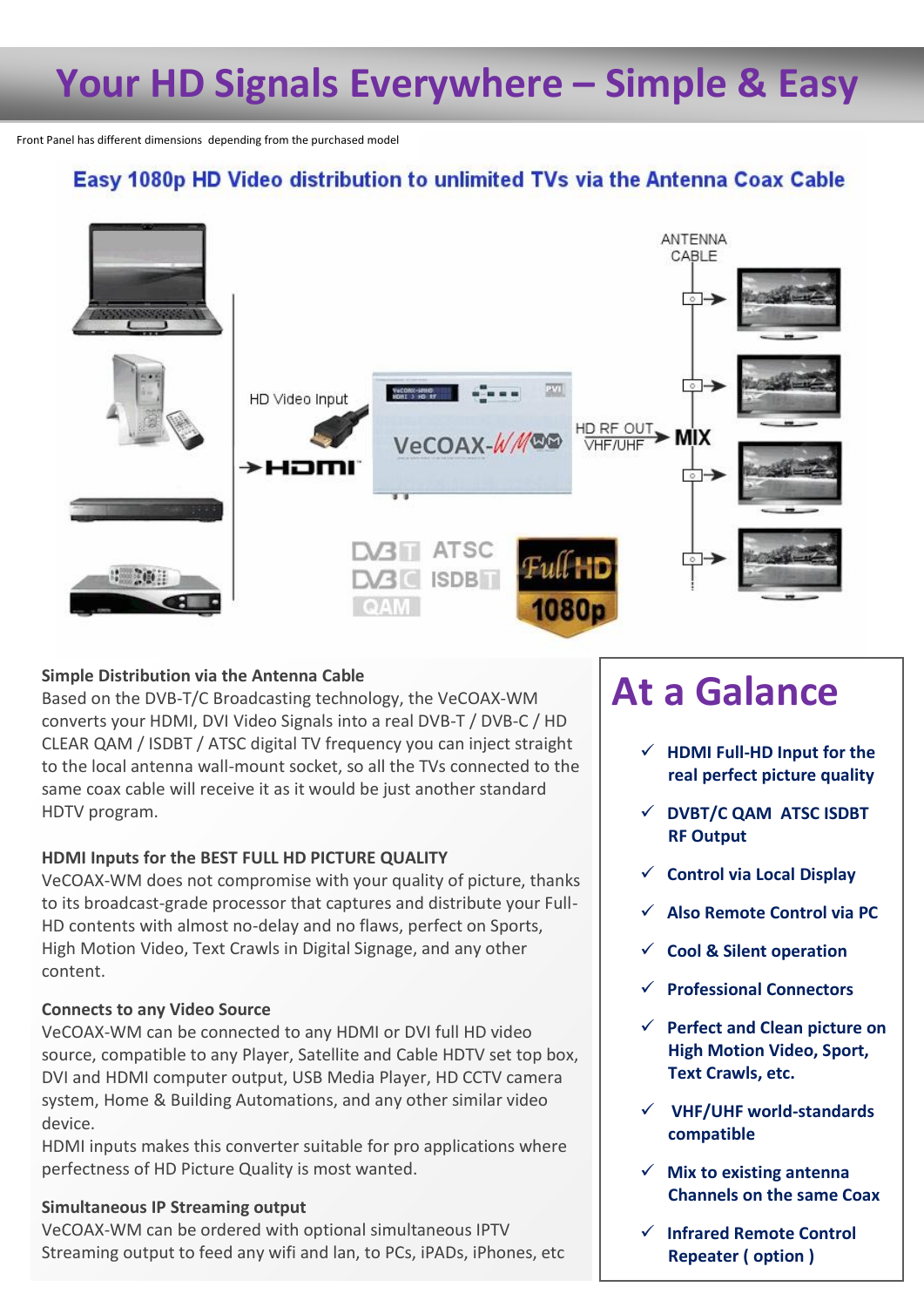## **The Perfect HD Picture quality you want**



### **Save on Cables & Adapters**

*VeCOAX-WM does not need any additional set top box, nor adapters, extra cables and power supplies on each TV in every room, since it distributes your Full HD Video via the common antenna cable. You'll be able to switch between your new HD channels and any other standard received channel just using the original TV remote control.*

#### **TRUE HD - Home Entertainment**

VeCOAX-WM is the perfect AFFORDABLE HD Video distribution solution for any Home Entertainment system, connecting any Home-Video Master system to all the other TVs in each room without the need to duplicate the AV equipment. The IR option allows infrared remote control feedback from any room to the master AV system via the same Coax Cable.

#### **Hotel TV**

VeCOAX-WM is the ideal choice to create unlimited HDTV channels in any Hotel and distribute to common TVs in every room via the Coax Cable. Digital Signage, Info Channels, Meeting channels, and any other video taken from any HD Video source.

#### **Sport Bars & Casinos**

VeCOAX-WM is the perfect solution for quality distribution to HDTV screens in Sport Bars, Restaurants, Casinos

#### **And any other..**

Campus, Schools, Hospitals, Cruise Liners, Boats, Stages, Airports, Metro, Corporates, and yours..



## **Benefits**

- **No Needs for any new cable Works on the existing antenna coax cable to all your TVs in every Room**
- **No Needs for any kind of adapters on each TV. Runs on standard HD TVs**
- **Drives 500+ meters of coax cables without the need of line amplifiers, to all your TVs.**
- **HDMI input for TRUE FULL DIGITAL 1080p picture quality and resolution**
- **Set on any free VHF/UHF channel, with no problems with adjacent ones**
- **Use the original TV remote control – no need for any additional remote control**
- **Quality Electronics for nonstop operations**
- **5 YEARS of warranty**
- **TOP CLASS free tech support**